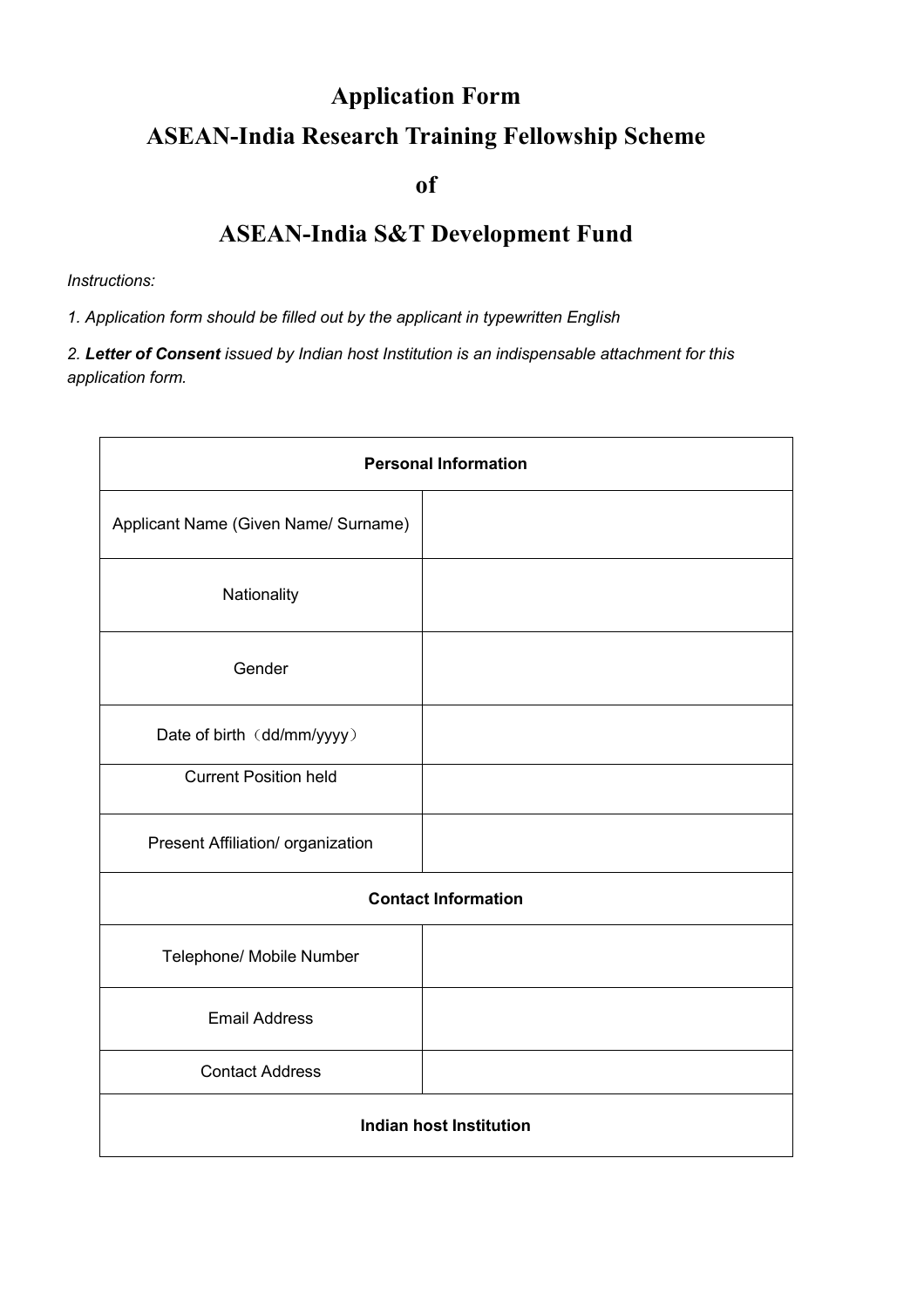| Contact person (full Name, address, Institute<br>and contact details, emails etc)<br>Academic degree                             |                                                                                     | Education Background (from board/ university)<br>Major Subjects | Period                                                                               |  |  |
|----------------------------------------------------------------------------------------------------------------------------------|-------------------------------------------------------------------------------------|-----------------------------------------------------------------|--------------------------------------------------------------------------------------|--|--|
|                                                                                                                                  |                                                                                     |                                                                 |                                                                                      |  |  |
|                                                                                                                                  |                                                                                     |                                                                 |                                                                                      |  |  |
|                                                                                                                                  |                                                                                     |                                                                 |                                                                                      |  |  |
|                                                                                                                                  |                                                                                     |                                                                 |                                                                                      |  |  |
|                                                                                                                                  |                                                                                     |                                                                 |                                                                                      |  |  |
|                                                                                                                                  | Work/ Research Experience and a list of latest publications<br>(Not more than five) |                                                                 |                                                                                      |  |  |
| Name of organization                                                                                                             |                                                                                     | Position                                                        | Period                                                                               |  |  |
|                                                                                                                                  |                                                                                     |                                                                 |                                                                                      |  |  |
|                                                                                                                                  |                                                                                     |                                                                 |                                                                                      |  |  |
| Research Proposal with Objectives, Scope of Work, Methodology and Deliverables.                                                  |                                                                                     |                                                                 |                                                                                      |  |  |
| (please state the research experience related to the proposed topic of scientific research in<br>India, not more than 500 words) |                                                                                     |                                                                 |                                                                                      |  |  |
| <b>Research Plan in India</b>                                                                                                    |                                                                                     |                                                                 |                                                                                      |  |  |
|                                                                                                                                  |                                                                                     |                                                                 |                                                                                      |  |  |
|                                                                                                                                  |                                                                                     |                                                                 | (please state the research plan to be carried out in India (not more than 500 words) |  |  |